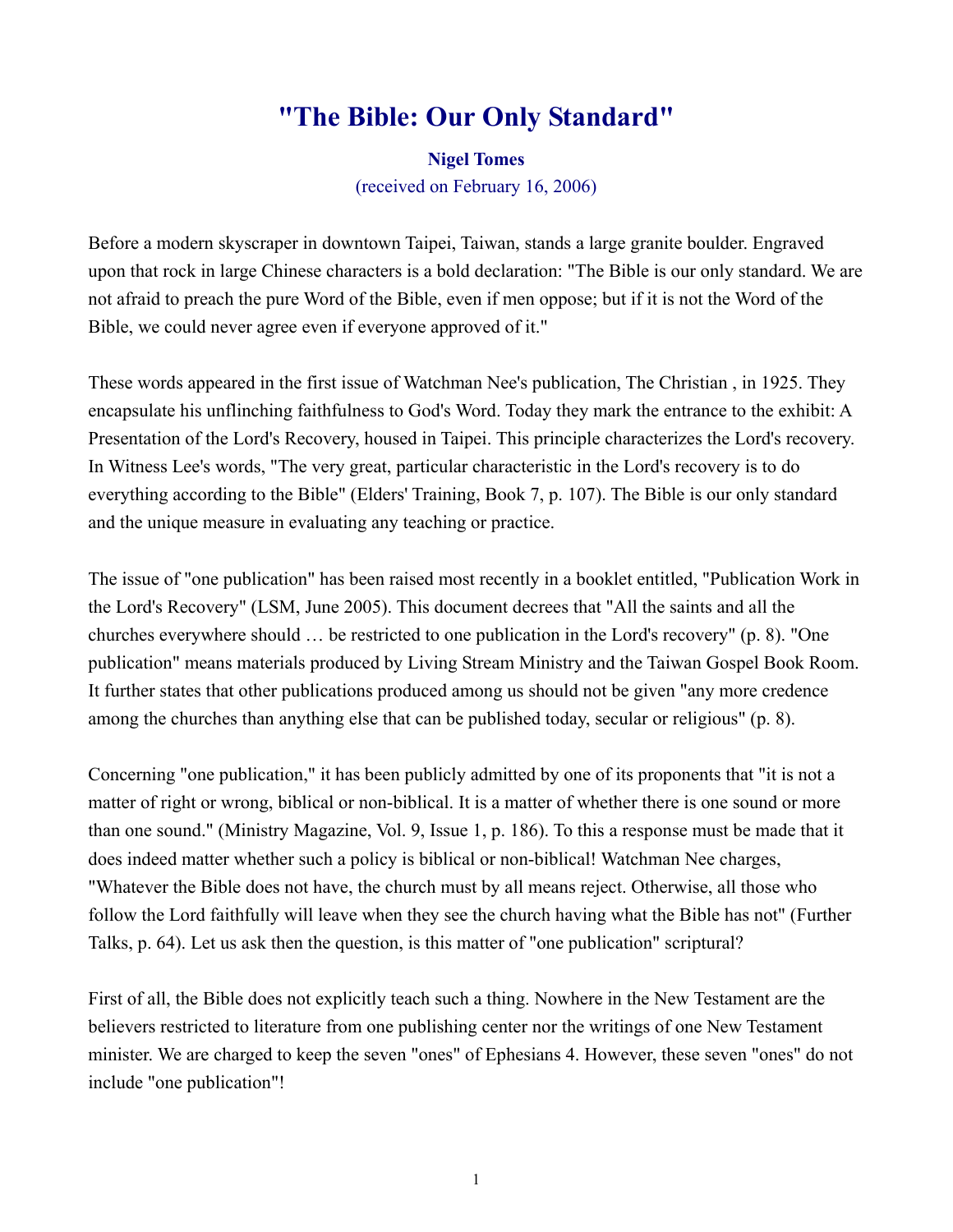Neither does the Bible teach "one publication" implicitly. The verse, "if… the trumpet gives an uncertain sound, who will prepare himself for battle." (1 Cor.14:8) refers to speaking in tongues without interpretation. Paul's trumpet analogy has been applied to publications. However, this illustration has been borrowed and applied to a foreign context. That was not Paul's point! Using a biblical illustration does not impart biblical authority to a non-scriptural teaching.

Furthermore, the New Testament gives no example of such a restriction - which apostle restricted the believers under his care to receive only his writings? Which minister prohibited the churches from receiving the writings of other New Testament ministers? Instead, rather than prohibition, we see inclusion. Peter's epistles were sent to Galatia and Asia (1 Pet. 1:1), which were located in Paul's area of labor. Moreover, Peter's First Epistle was sent the same year Paul wrote to Ephesus and Colossae (AD 64). That year the church in Ephesus received letters from both Paul and Peter, possibly even during the same month or week, yet Paul did not prohibit the churches under his ministry from receiving "other publications" such as Peter's. Indeed, rather than restriction, we see recommendation (2 Pet. 3:15-16). Witness Lee notes, "Peter commends Paul, and says that both of them teach the same things…although their style, terminology, utterance, aspects of their views, and presentations of their teachings differed one from another, [they] participated in the same unique ministry, the ministry of the New Testament" (2 Peter 3:16, fn 2). It is also notable that, although the apostle John was aware of heretical teachings, he did not restrict the saints solely to his own writings. John instead commended the saints to the Anointing (1 John 2:22-27)!

## **How We Got The Bible**

Consider how the New Testament came to being. Did the New Testament authors submit their writings to a "Central Review Committee"? Did the "blended brothers" (the first apostles) review Mark and Luke's writings before their acceptance in the 'one publication' (the New Testament)? Luke simply remarks "it seemed good to me also" to write (Luke 1:3).

The New Testament authors wrote under the Spirit's inspiration. Others also wrote, as evidenced by early books such as "The Gospel of Thomas," "The Epistle of Barnabus" and "The Shepherd of Hermas" etc. Scholars tell us, however, "There is no evidence of a central and official clearinghouse for inspired writings" (Geisler & Nix, p. 101). No policy of "one publication" existed, but the saints and churches had their inner "taste" for life and the Spirit. The saints rejected some writings (the Gnostic gospels, etc.) as unhelpful and even damaging. The writings that were accepted were accepted due to their spiritual merit. They were recognized, copied, circulated,and eventually gathered together to become the New Testament. The councils of Hippo (393 AD) and Carthage (397 AD) ratified the 27 New Testament books (Geisler & Nix, p. 111), yet this "official recognition" occurred 300 years after